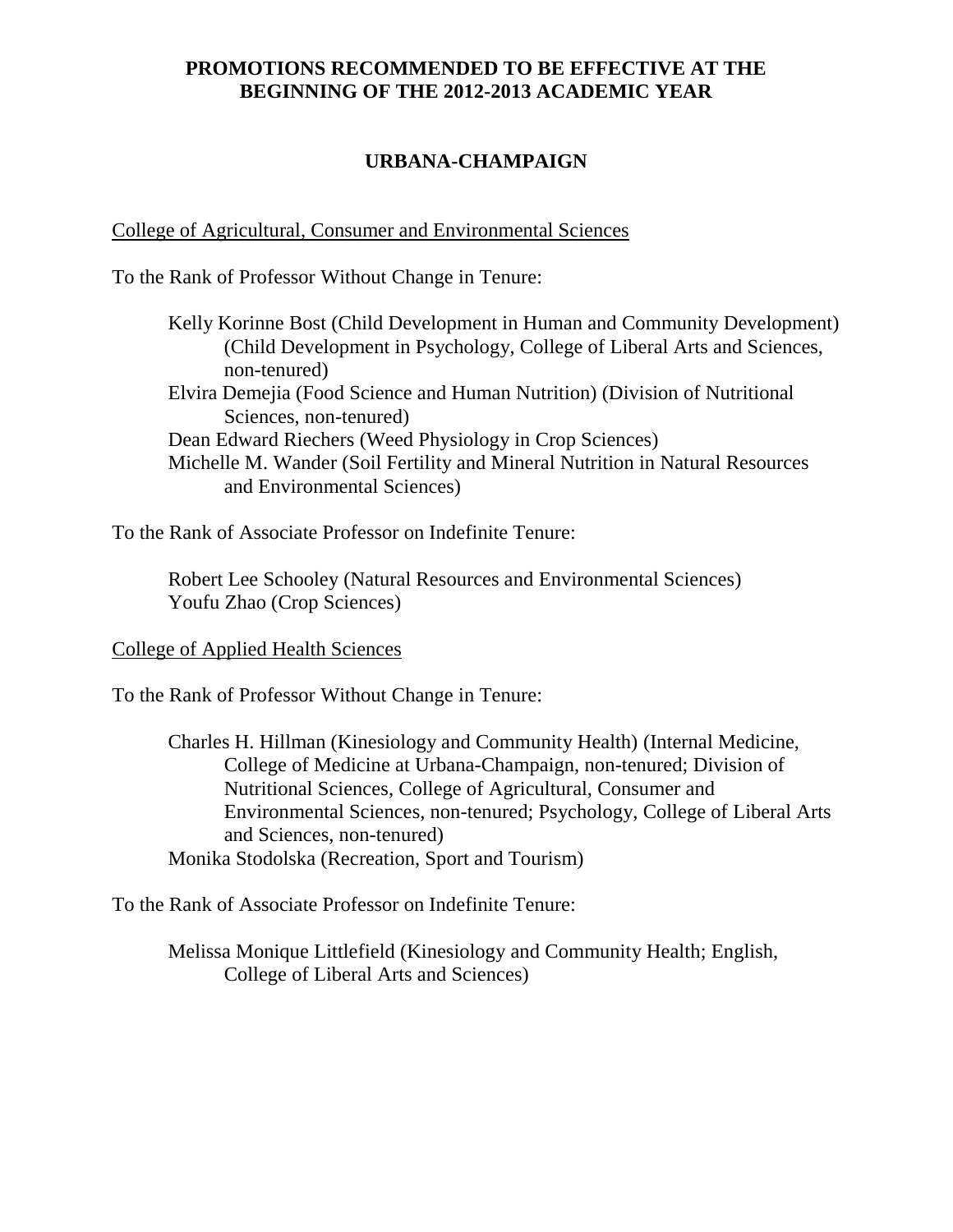Beckman Institute for Advanced Science and Technology, Vice Chancellor for Research

To the Rank of Associate Professor Without Change in Tenure:

Wai-Tat Fu (non-tenured) Eric Pop (non-tenured) Justin S. Rhodes (non-tenured) Brad Sutton (non-tenured)

### College of Business

To the Rank of Professor without Change in Tenure:

Rajagopal Echambadi (Business Administration) (Institute for Genomic Biology, Vice Chancellor for Research, non-tenured)

To the Rank of Associate Professor on Indefinite Tenure:

Er Fang (Business Administration) Yunchuan Liu (Business Administration) Deepak Somaya (Business Administration) Ramanath Subramanyam (Business Administration)

### College of Education

To the Rank of Professor Without Change in Tenure:

Cris Susan Mayo (Education Policy, Organization and Leadership; Gender and Women's Studies, College of Liberal Arts and Sciences) (Unit for Criticism, College of Liberal Arts and Sciences, non-tenured) Katherine E. Ryan (Educational Psychology)

To the Rank of Associate Professor on Indefinite Tenure:

Christopher Roy Higgins (Education Policy, Organization and Leadership) Karrie A. Shogren (Special Education)

#### College of Engineering

To the Rank of Professor Without Change in Tenure:

Alexey Bezryadin (Physics) (Frederick Seitz Materials Research Laboratory, nontenured)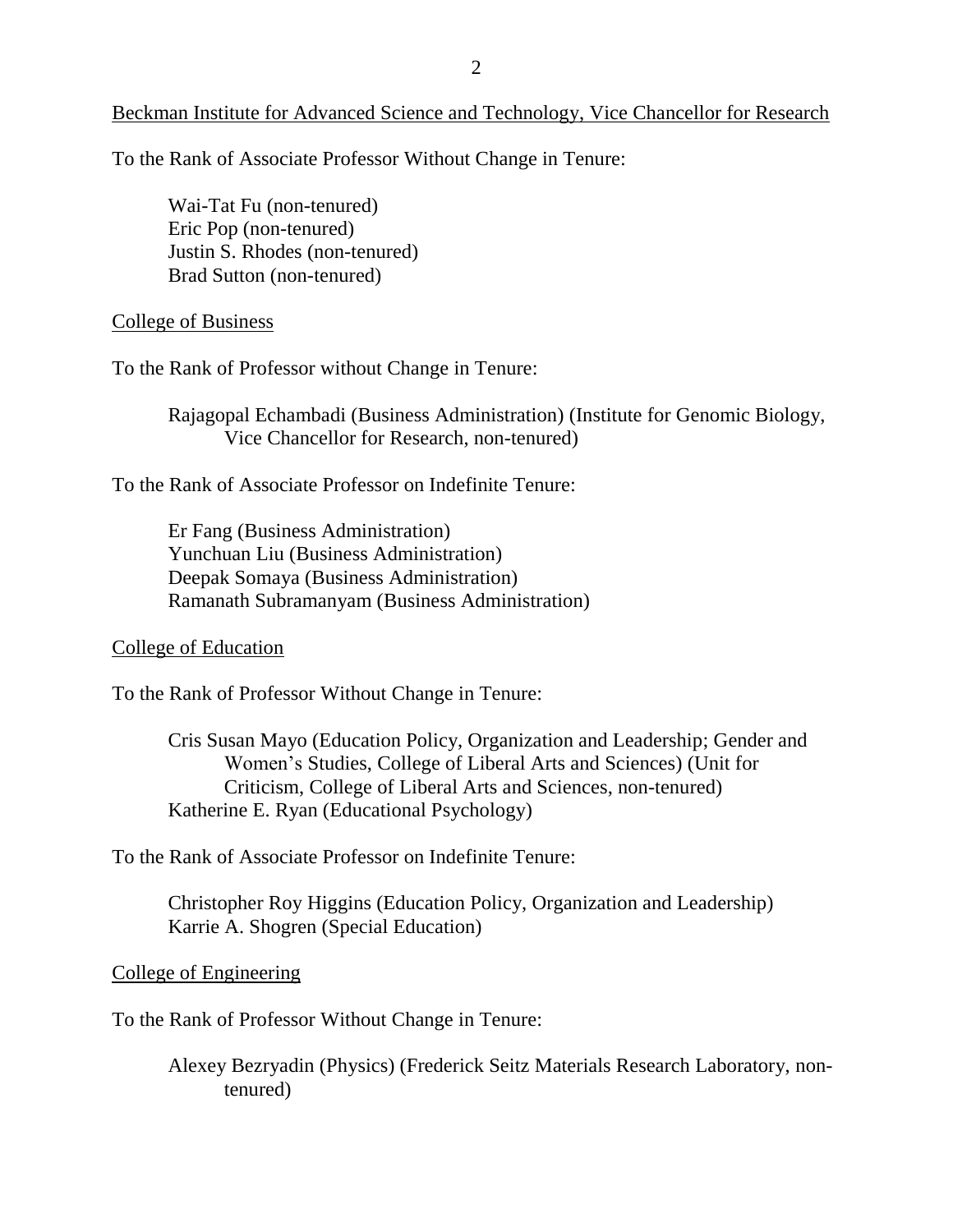Ioannis Chasiotis (Aerospace Engineering) Kenneth T. Christensen (Mechanical Science and Engineering) Khaled A. El-Rayes (Civil and Environmental Engineering) Mark Allan Hasegawa-Johnson (Electrical and Computer Engineering) (Coordinated Science Laboratory, non-tenured; Beckman Institute for Advanced Science and Technology, Vice Chancellor for Research, nontenured; Linguistics, College of Liberal Arts and Sciences, non-tenured; Speech and Hearing Science, College of Applied Health Sciences, nontenured) Brent J. Heuser (Nuclear, Plasma and Radiological Engineering) Daniel M. Liberzon (Electrical and Computer Engineering) (Coordinated Science

Laboratory, non-tenured)

To the Rank of Associate Professor on Indefinite Tenure:

Nikita Borisov (Electrical and Computer Engineering) Wai-Tat Fu (Computer Science) Harrison Hyung Min Kim (Industrial and Enterprise Systems Engineering) Samuel Talmadge King (Computer Science) Cedric Langbort (Aerospace Engineering) Xiuling Li (Electrical and Computer Engineering) Ling Jian Meng (Nuclear, Plasma, and Radiological Engineering) Angelia Nedich (Industrial and Enterprise Systems Engineering) Carlos A. Pantano-Rubino (Mechanical Science and Engineering) Eric Pop (Electrical and Computer Engineering) Vinayak V. Shanbhag (Industrial and Enterprise Systems Engineering) Brad Sutton (Bioengineering) Dallas Trinkle (Materials Science and Engineering) Amy Jaye Wagoner Johnson (Mechanical Science and Engineering) Matthew West (Mechanical Science and Engineering)

To the Rank of Associate Professor Without Change in Tenure:

Nikita Borisov (Coordinated Science Laboratory, non-tenured; Information Trust Institute, non-tenured) Samuel Talmadge King (Information Trust Institute) (non-tenured) Cedric Langbort (Coordinated Science Laboratory, non-tenured; Information Trust Institute, non-tenured) Xiuling Li (Frederick Seitz Materials Research Laboratory, non-tenured; Micro and Nanotechnology Laboratory, non-tenured) Angelia Nedich (Coordinated Science Laboratory) (non-tenured) Eric Pop (Micro and Nanotechnology Laboratory) (non-tenured) Dallas Trinkle (Frederick Seitz Materials Research Laboratory) (non-tenured)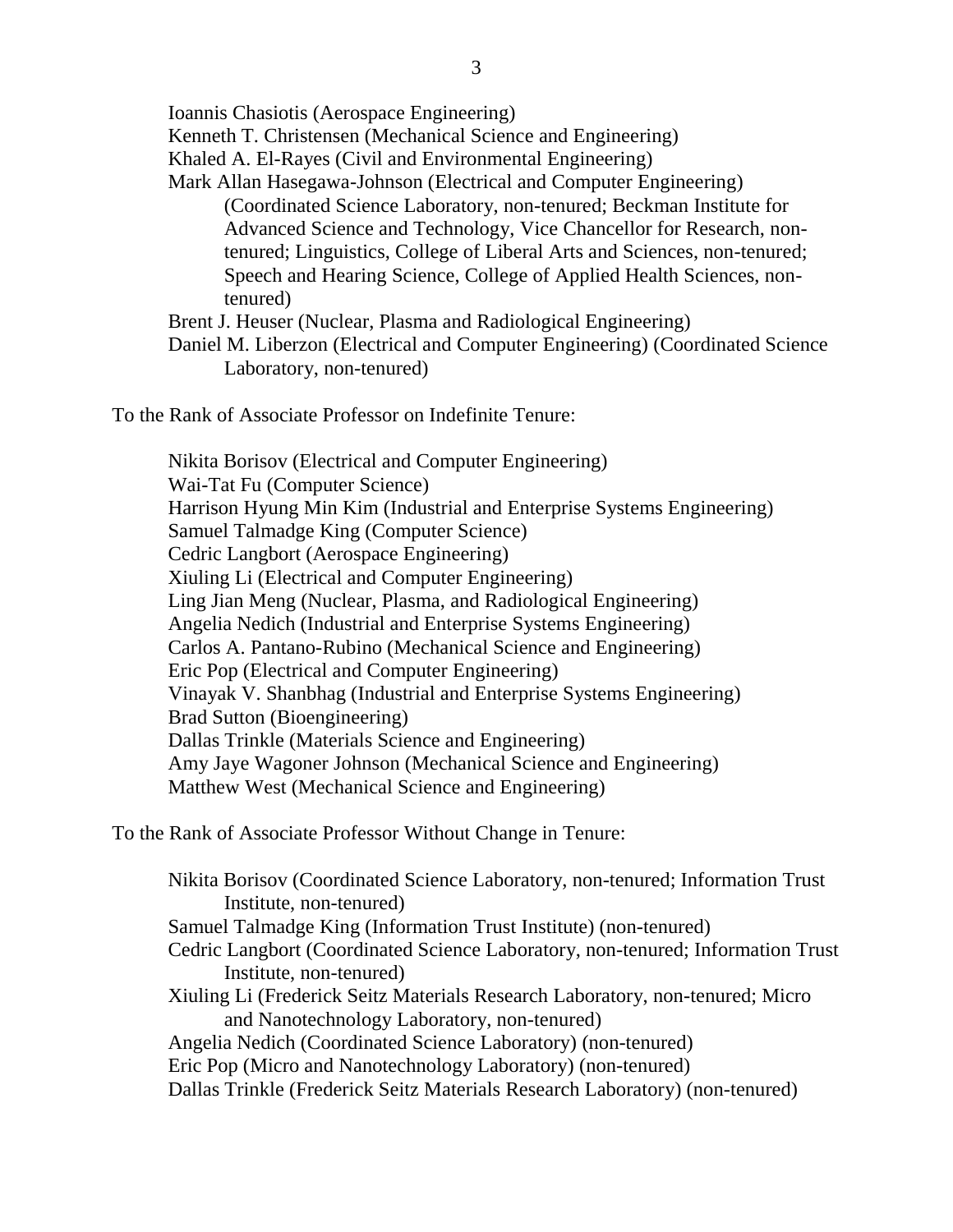## College of Fine and Applied Arts

To the Rank of Professor Without Change in Tenure:

Jeffrey S. Magee (School of Music) (Theatre, non-tenured) Charles L. McNeill (School of Music) Faranak Miraftab (Urban and Regional Planning) (Gender and Women's Studies, College of Liberal Arts and Sciences, non-tenured) Cynthia Oliver (Dance) (African American Studies, College of Liberal Arts and Sciences, non-tenured; Gender and Women's Studies, College of Liberal Arts and Sciences, non-tenured) Ann Marie Yeung (School of Music)

To the Rank of Associate Professor on Indefinite Tenure:

Eric Benson (School of Art and Design) Teofilo L. Carrillo (School of Music) Luis Ricardo Herrera (School of Music) Areli Marina (School of Architecture) Dana M. Robinson (School of Music) John Charles Stallmeyer (School of Architecture)

To the Rank of Associate Professor Without Change in Tenure:

Areli Marina (School of Art and Design) (non-tenured)

Institute for Genomic Biology, Vice Chancellor for Research

To the Rank of Associate Professor Without Change in Tenure:

Deepak Somaya (non-tenured) Fei Wang (non-tenured)

## College of Liberal Arts and Sciences

To the Rank of Professor Without Change in Tenure:

Scott Althaus (Political Science; Communication) Aaron S. Benjamin (Psychology) (Beckman Institute for Advanced Science and Technology, Vice Chancellor for Research, non-tenured) Florin Boca (Mathematics) Adrian Burgos (History) (Latina/Latino Studies Program, non-tenured) Carla E. Caceres (Animal Biology)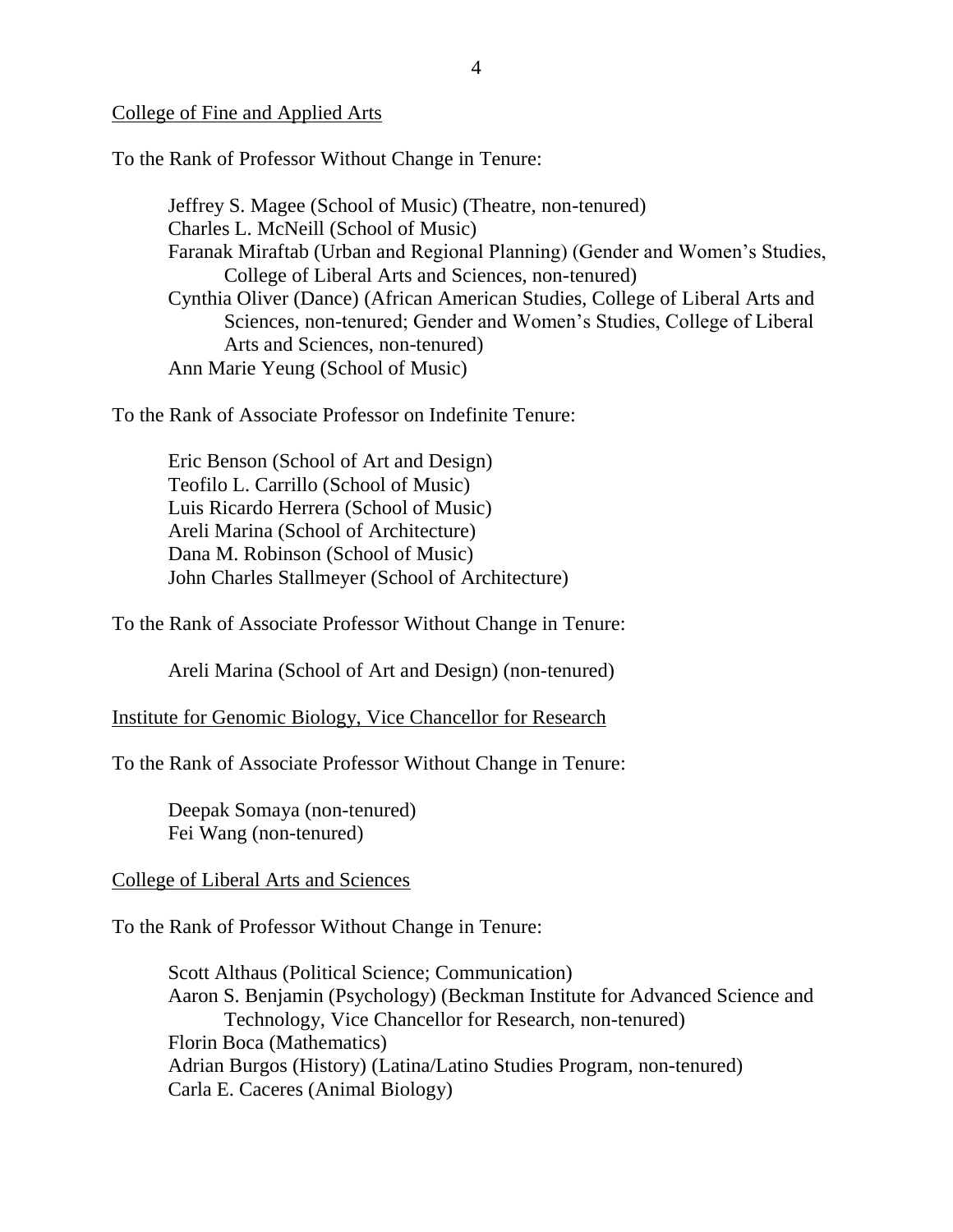- John Patrick Caughlin (Communication)
- George Deltas (Economics)
- Iwan M. Duursma (Mathematics) (Coordinated Science Laboratory, College of Engineering, non-tenured; Information Trust Institute, College of Engineering, non-tenured)
- Kara D. Federmeier (Psychology) (Beckman Institute for Advanced Science and Technology, Vice Chancellor for Research, non-tenured)
- Wail Seddiq Hassan (Program in Comparative and World Literature) (Unit for Criticism, non-tenured; English, non-tenured)
- Thomas Martin Johnson (Geology)
- Ilia Kapovitch (Mathematics)
- Rinat Kedem (Mathematics)
- Craig M. Koslofsky (History) (Program in Medieval Studies, non-tenured)
- John Charles Lammers (Communication)
- M. Megan McLaughlin (History) (Gender and Women's Studies, non-tenured; Program in Medieval Studies, non-tenured)
- Mariselle Melendez (Spanish in Spanish, Italian and Portuguese)
- Feisal Mohamed (English) (Unit for Criticism, non-tenured)
- H. Adlai Murdoch (French; African American Studies) (Unit for Criticism, nontenured)
- Satish K. Nair (Biochemistry) (Institute for Genomic Biology, Vice Chancellor for Research, non-tenured)
- John Timberman Newcomb (English)
- Phillip A. Newmark (Cell and Developmental Biology) (Basic Sciences, College of Medicine at Urbana-Champaign) (non-tenured)
- Jesse C. Ribot (Geography and Geographic Information Science) (Unit for Criticism, non-tenured; Beckman Institute for Advanced Science and Technology, Vice Chancellor for Research, non-tenured) Henry Koewing Schenck (Mathematics)

Eugene Michael Avrutin (History) Ryan C. Bailey (Chemistry) Ericka Beckman (Spanish, Italian and Portuguese; Program in Comparative and World Literature) Jodi Byrd (American Indian Studies Program; English) Lin-Feng Chen (Biochemistry) Julie L. Cidell (Geography and Geographic Information Science) David Cooper (Slavic Languages and Literatures) Jonathan H. Ebel (Religion) Karen Flynn (Gender and Women's Studies; African American Studies) Becky Claire Fuller (Animal Biology)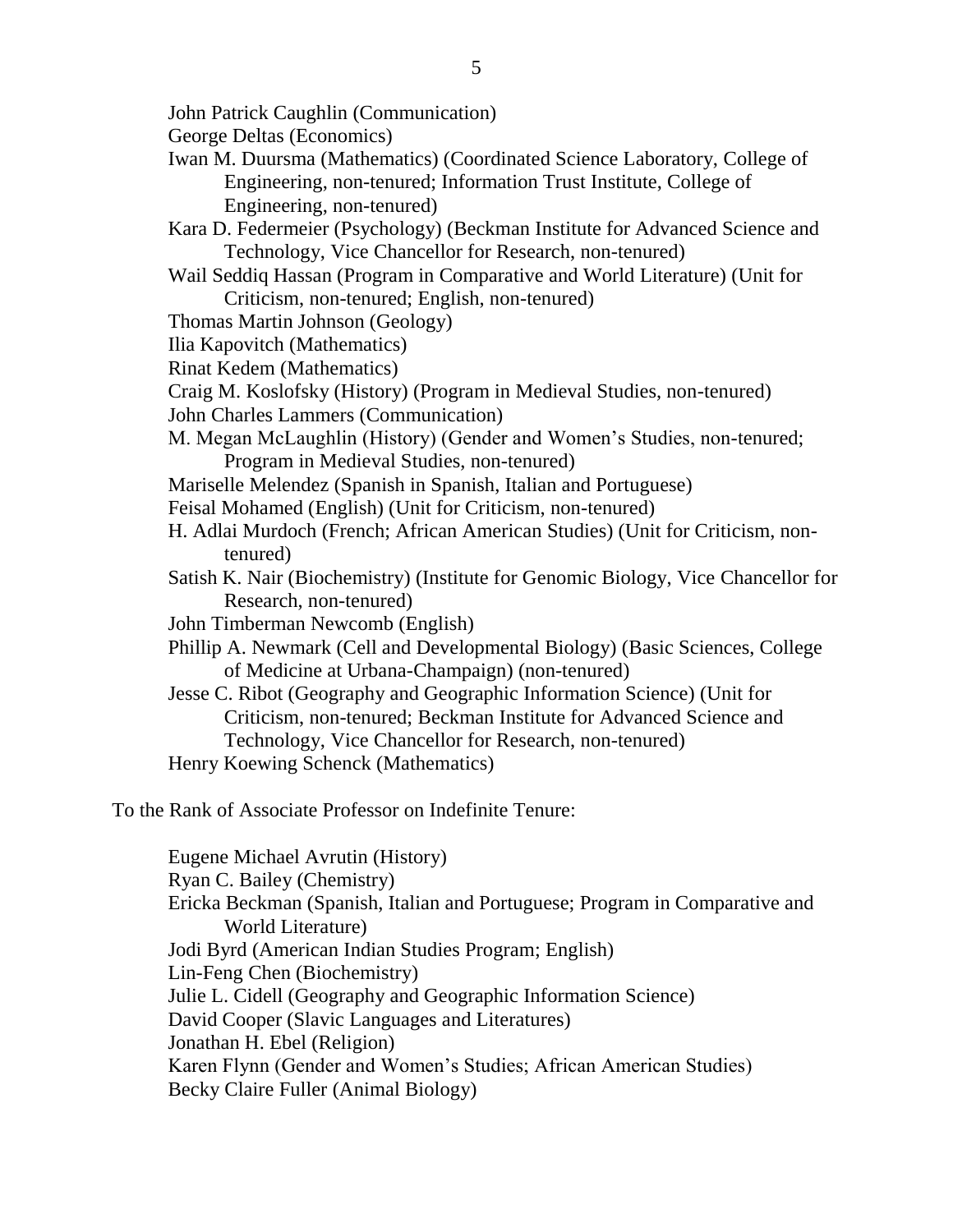Janice Harrington (English) Seung-Hyun Hong (Economics) Tania Ionin (Linguistics) Michael J. Kral (Psychology) Sergiy Merenkov (Mathematics) Justine Summerhayes Murison (English) Stephen Nesbitt (Atmospheric Sciences) Mimi Thi Nguyen (Gender and Women's Studies; Asian American Studies) Thomas E. O'Gorman (Communication) Lori T. Raetzman (Molecular and Integrative Physiology) Justin S. Rhodes (Psychology) Kirk Sanders (Classics; Philosophy) Eleonora Stoppino (Spanish, Italian and Portuguese) Milan Svolik (Political Science) Marina Terkourafi (Linguistics) Helga Varden (Philosophy) Fei Wang (Cell and Developmental Biology) Tony Wong (Astronomy) Yasemin Yildiz (Germanic Languages and Literatures) Alexander Ng Tengfat Yong (Mathematics)

To the Rank of Associate Professor Without Change in Tenure:

Eugene Michael Avrutin (Program in Jewish Culture and Society) (non-tenured) Jodi Byrd (Unit for Criticism) (non-tenured) David Cooper (Program in Medieval Studies) (non-tenured) Christopher Roy Higgins (Unit for Criticism) (non-tenured) Tania Ionin (Slavic Languages and Literatures) (non-tenured) Michael J. Kral (Anthropology) (non-tenured) Areli Marina (Program in Medieval Studies) (non-tenured) Justine Summerhayes Murison (Unit for Criticism) (non-tenured) Lissette Piedra (Latina/Latino Studies Program) (non-tenured) Eleonora Stoppino (Program in Comparative and World Literature, non-tenured; Unit for Criticism, non-tenured; Program in Medieval Studies, non-tenured) Helga Varden (Gender and Women's Studies) (non-tenured) Yasemin Yildiz (Unit for Criticism, non-tenured; Gender and Women's Studies, non-tenured; Program in Jewish Culture and Society, non-tenured)

To Indefinite Tenure Without Change in Rank:

Athol J. Kemball (Astronomy) (Associate Professor)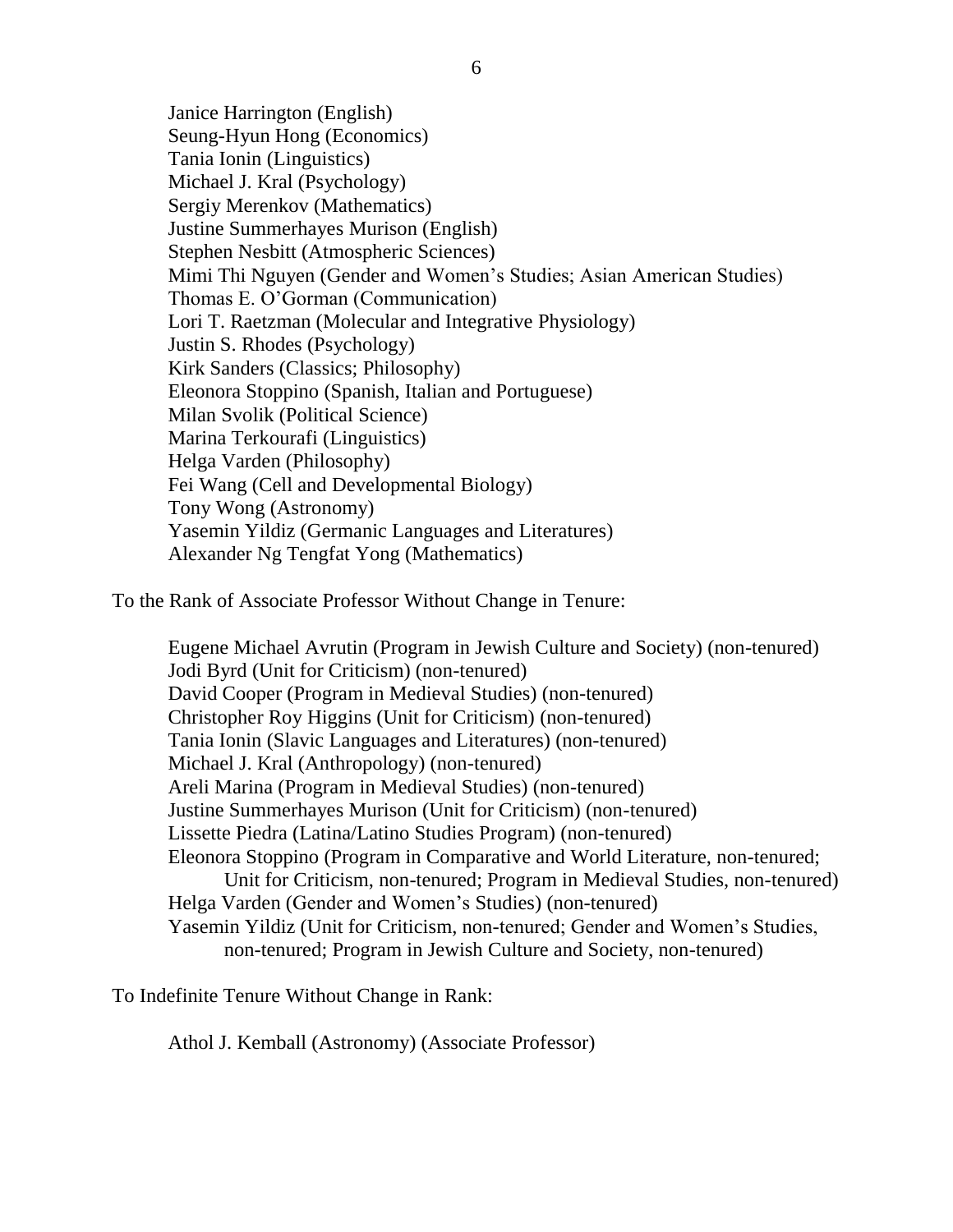# Graduate School of Library and Information Science

To the Rank of Associate Professor on Indefinite Tenure:

Kathryn Anne LaBarre

### College of Media

To the Rank of Professor Without Change in Tenure:

Jay Mark Rosenstein (Journalism)

College of Medicine at Urbana-Champaign

To the Rank of Associate Professor Without Change in Tenure:

Lin-Feng Chen (Basic Sciences) (non-tenured)

## School of Social Work

To the Rank of Associate Professor on Indefinite Tenure:

Lissette Piedra

# University Library

To the Rank of Professor Without Change in Tenure:

Lisa W. Hinchliffe (Library Administration)

To the Rank of Associate Professor on Indefinite Tenure:

Adriana Paola Cuervo (Library Administration) Carissa Marie Phillips (Library Administration)

### College of Veterinary Medicine

To the Rank of Professor Without Change in Tenure:

Thomas K. Graves (Veterinary Clinical Medicine) (Veterinary Teaching Hospital, non-Tenured; Division of Nutritional Sciences, College of Agricultural, Consumer and Environmental Sciences, non-tenured)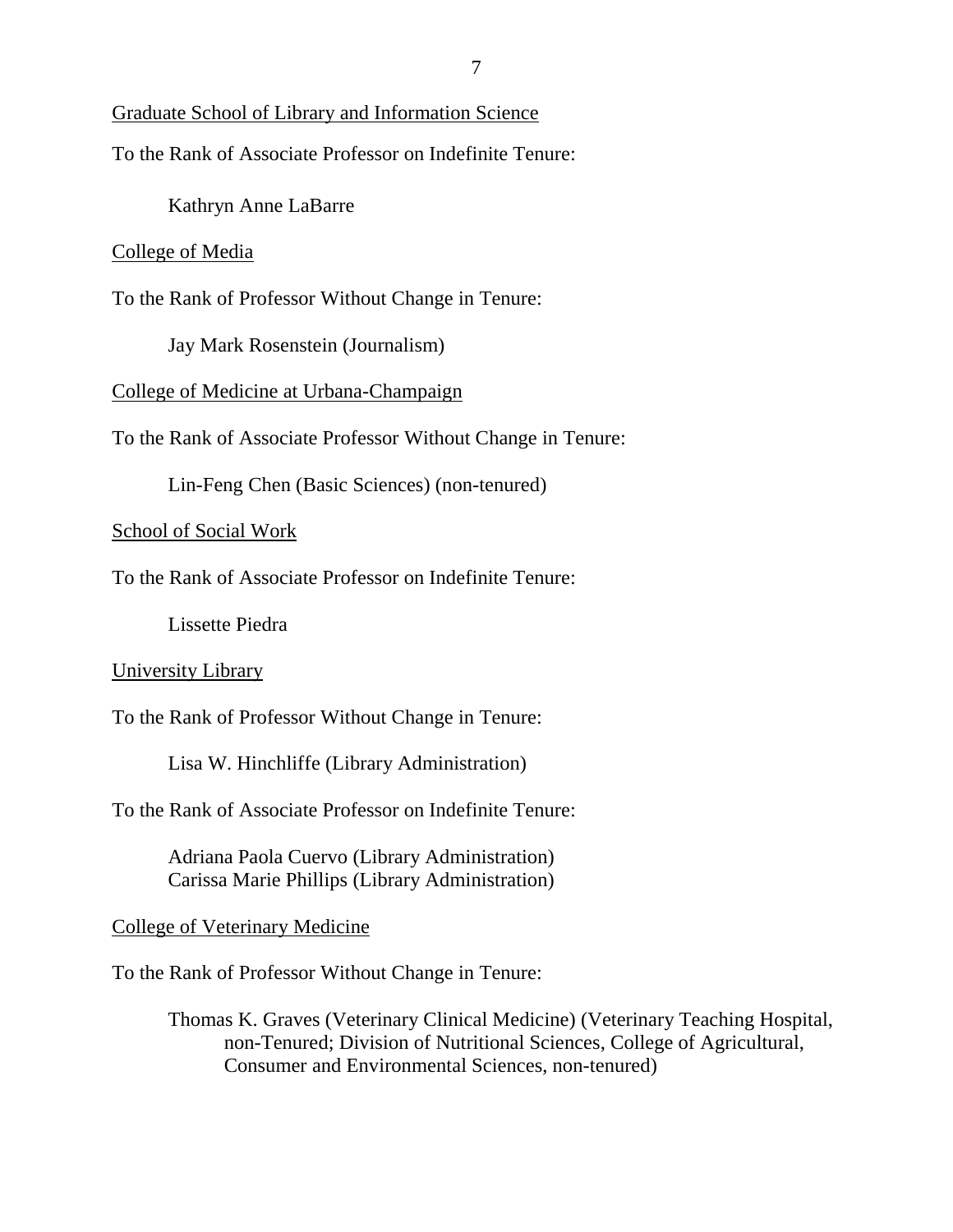Gee Lau (Pathobiology)

# **CHICAGO**

# College of Applied Health Sciences

To the Rank of Professor Without Change in Tenure:

Giamila Fantuzzi (Kinesiology and Nutrition) Glenn Tsutomu Fujiura (Disability and Human Development)

To the Rank of Clinical Associate Professor Without Change in Tenure:

Kathy Leigh Preissner (Occupational Therapy) (non-tenured)

# College of Architecture and the Arts

To the Rank of Professor Without Change in Tenure:

Sharon H. Haar (School of Architecture)

To the Rank of Associate Professor on IndefiniteTenure:

Nina Dubin (Art History) Deborah Renee Stratman (School of Art and Design)

College of Business Administration

To the Rank of Professor Without Change in Tenure:

Aris M. Ouksel (Information and Decision Sciences)

To the Rank of Clinical Associate Professor Without Change in Tenure:

Matthew Liotine (Information and Decision Sciences) (non-tenured)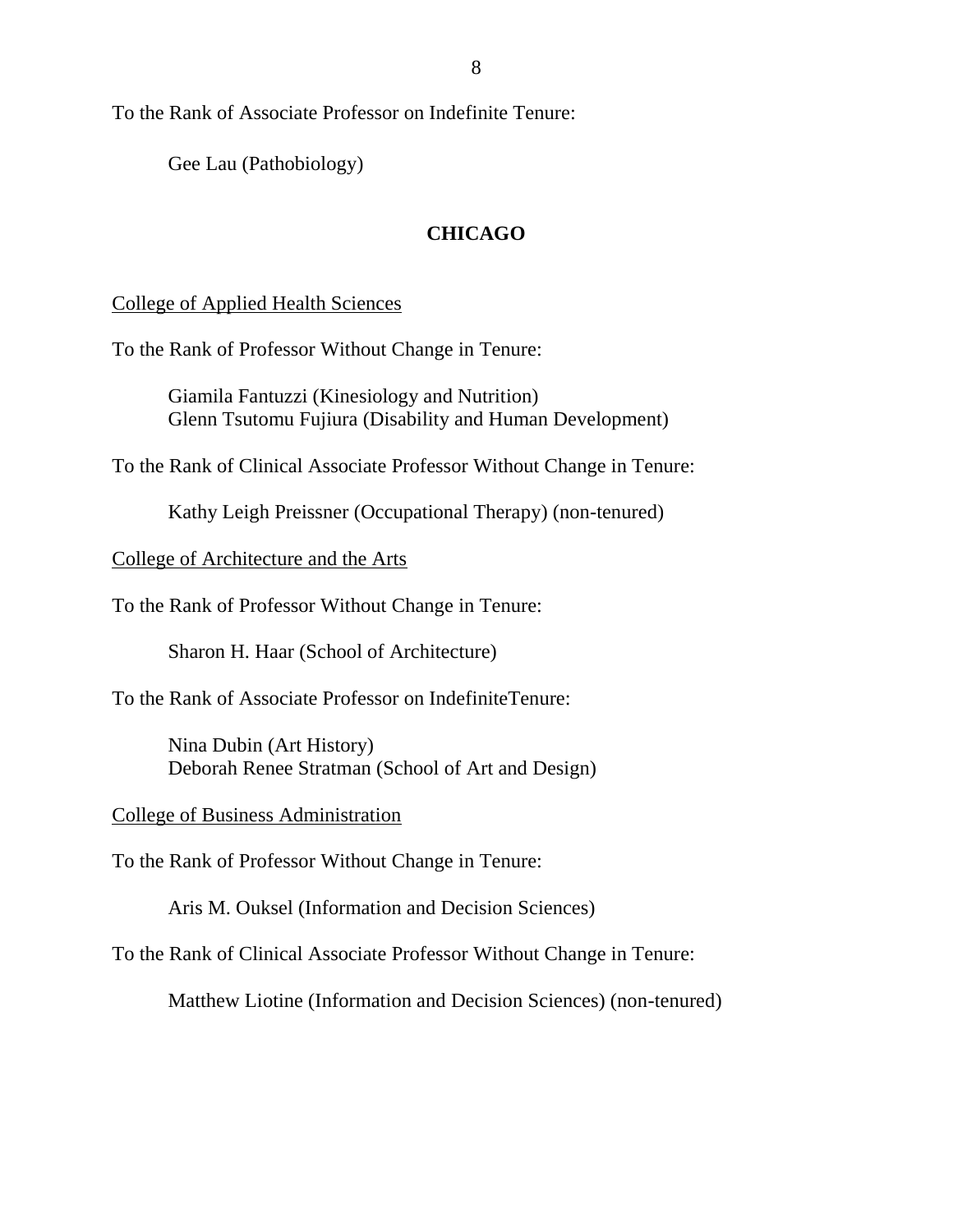### College of Dentistry

To the Rank of Professor Without Change in Tenure:

Kent L. Knoernschild (Restorative Dentistry) Chiayeng Wang (Oral Biology)

To the Rank of Clinical Professor Without Change in Tenure:

William G. Flick (Oral and Maxillofacial Surgery) (non-tenured) Zakaria S. Messieha (Periodontics) (non-tenured) Larry Salzmann (Pediatric Dentistry) (non-tenured)

To the Rank of Associate Professor on Indefinite Tenure:

Anakarina B. Bedran-Russo (Restorative Dentistry) Xiaofeng Charles Zhou (Periodontics)

To the Rank of Clinical Associate Professor Without Change in Tenure:

Kenneth William Gehrke (Restorative Dentistry) (non-tenured) Courtney C. Lamb (Restorative Dentistry) (non-tenured) Darryl D. Pendleton (Pediatric Dentistry) (non-tenured) Susan A. Rowan (Restorative Dentistry) (non-tenured)

# College of Education

To the Rank of Professor Without Change in Tenure:

Stacey S. Horn (Educational Psychology)

To the Rank of Associate Professor on Indefinite Tenure:

Aria Razfar (Curriculum and Instruction)

To the Rank of Associate Professor Without Change in Tenure:

Alison May Superfine (Curriculum and Instruction) (non-tenured)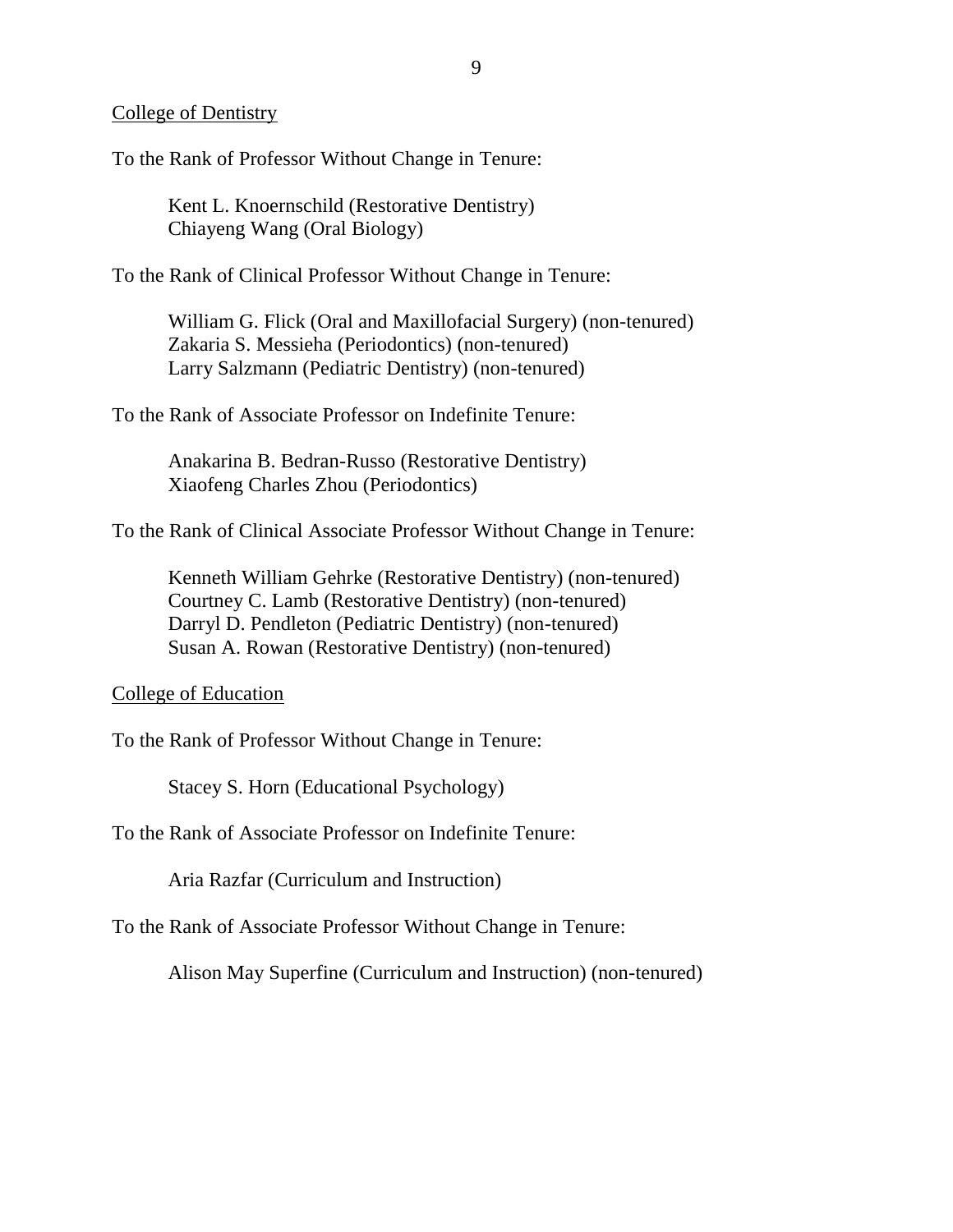## College of Engineering

To the Rank of Professor Without Change in Tenure:

Danilo Erricolo (Electrical and Computer Engineering) Karl John Rockne (Civil and Materials Engineering) Jennifer Wiley (Computer Science) (non-tenured)

To the Rank of Associate Professor Without Change in Tenure:

Anakarina B. Bedran-Russo (Bioengineering) (non-tenured) Elizaveta V. Benevolenskay (Bioengineering) (non-tenured) Nadim B. Mahmud (Bioengineering) (non-tenured)

### Jane Addams College of Social Work

To the Rank of Associate Professor on Indefinite Tenure:

Alan Dettlaff

### College of Liberal Arts and Sciences

To the Rank of Professor Without Change in Tenure:

Laura Grace DeMarco (Mathematics, Statistics, and Computer Science) Stacey S. Horn (Psychology) (non-tenured) Jack H. Prost (Anthropology) Michael E. Ragozzino (Psychology) David E. Stone (Biological Sciences) Jennifer Wiley (Psychology)

To the Rank of Clinical Professor Without Change in Tenure:

Ali T. Akarca (Economics) (non-tenured) Helen H. Roberts (Economics) (non-tenured)

To the Rank of Associate Professor on Indefinite Tenure:

Tom G. Driver (Chemistry) Christopher Grimes (English) Zeev Yoram Haftel (Political Science) Walter S. Marsh (Hispanic and Italian Studies) Lawrence Miller (Chemistry)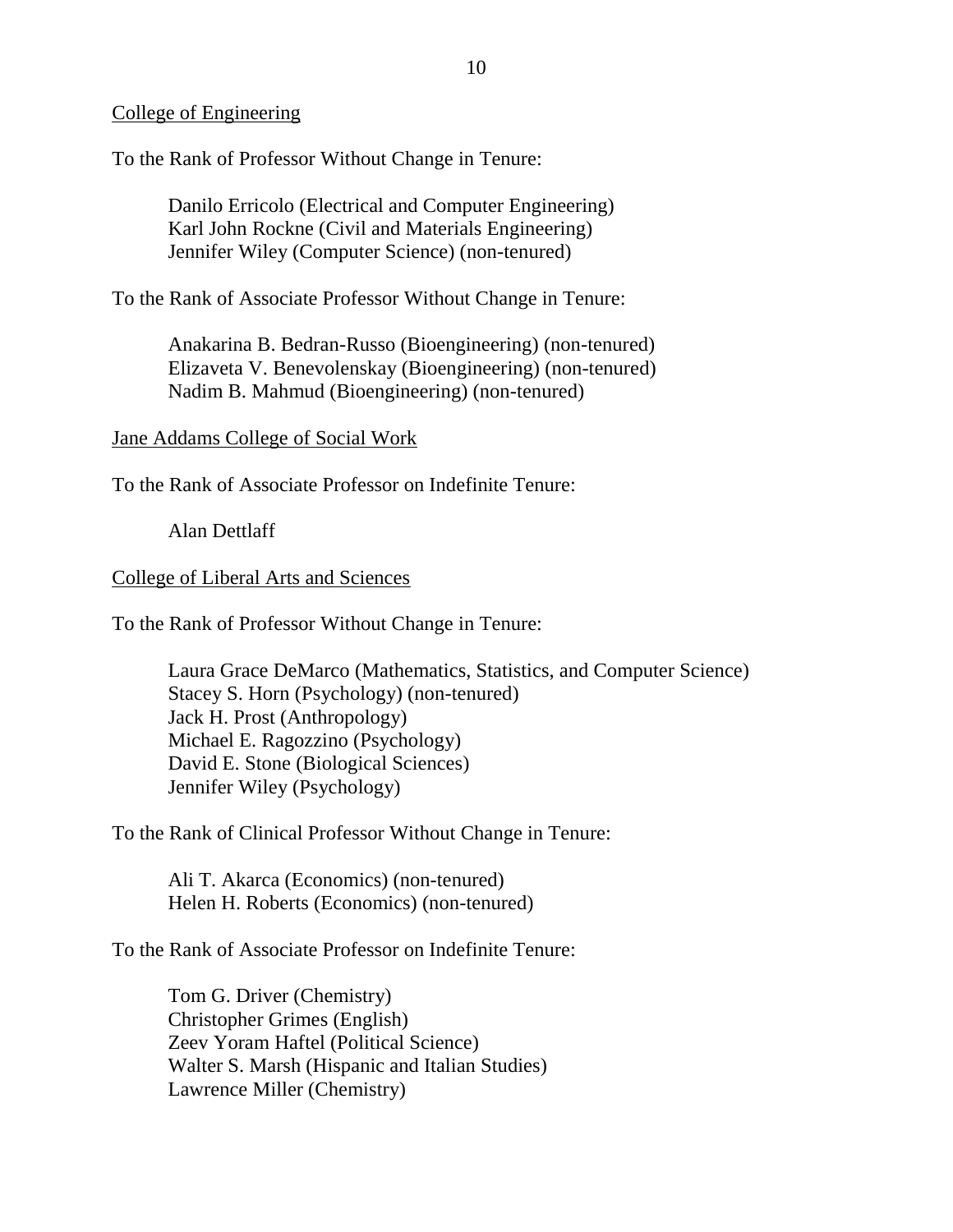Mitchell Franklin Roitman (Psychology) Kevin M. Schultz (History) Alison May Superfine (Mathematics, Statistics, and Computer Science) Julia Vaingurt (Slavic and Baltic Languages and Literatures) Jing Wang (Mathematics, Statistics, and Computer Science) Stefan Wenger (Mathematics, Statistics, and Computer Science) Jie Yang (Mathematics, Statistics, and Computer Science)

To the Rank of Clinical Associate Professor Without Change in Tenure:

Gloria Balague-Dahlberg (Psychology) (non-tenured) Robert John Hasenstab (Anthropology) (non-tenured) Julie L. Peters (History) (non-tenured)

## College of Medicine

To the Rank of Professor Without Change in Tenure:

Sucheta D. Connolly (Clinical Psychiatry in Psychiatry) (non-tenured) (W Contract) Nancy Elizabeth Freitag (Microbiology and Immunology) Mark J. Holterman (Surgery at Peoria) Mitchell S. King (Clinical Family Medicine in Family and Community Medicine at Rockford) (non-tenured) (W Contract) Tohru Kozasa (Pharmacology) Jeffrey D. Tiemstra (Clinical Family Medicine in Family Medicine) (non-tenured) (W Contract) John E. Tulley (Clinical Medicine in Medicine) (non-tenured) (W Contract) Saul J. Weiner (Medicine; Pediatrics) (Medical Education, non-tenured) Farion R. Williams (Clinical Family Medicine in Family and Community Medicine at Rockford) (non-tenured) (W Contract)

To the Rank of Research Professor Without Change in Tenure:

Michael Lloyd Glasser (Medical Sociology in Family and Community Medicine at Rockford) (non-tenured)

To the Rank of Clinical Professor Without Change in Tenure:

Zakaria S. Messieha (Anesthesiology) (non-tenured)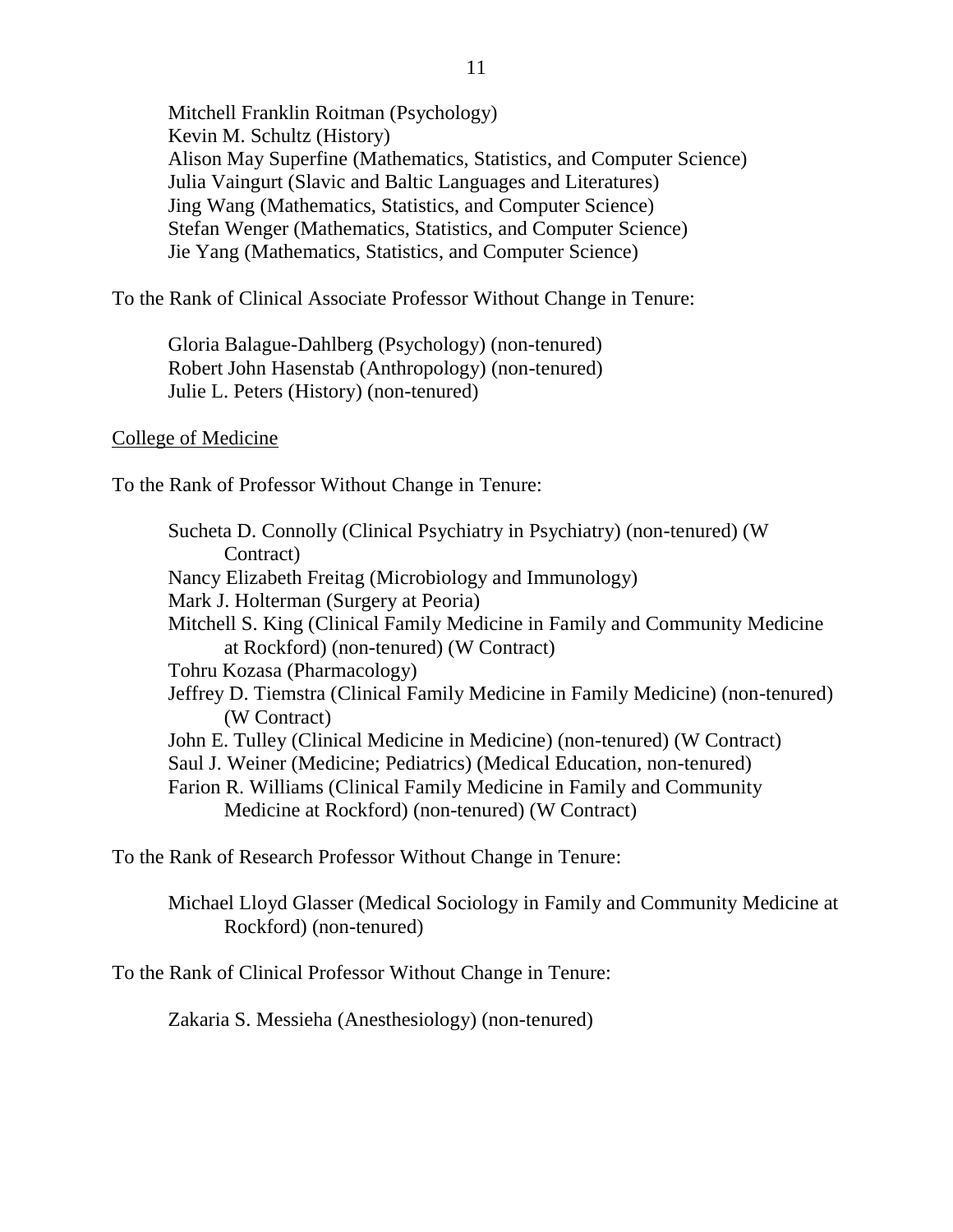Elizaveta V. Benevolenskay (Biochemistry and Molecular Genetics) Vadim Gaponenko (Biochemistry and Molecular Genetics) Sandeep Jain (Ophthalmology and Visual Sciences) Nadim B. Mahmud (Medicine) Kanokporn Mongkolrattanothai (Pediatrics at Peoria) John Quigley (Medicine) Lisa Sharp (Medicine) Susan Uprichard (Medicine) Mladen I. Vidovich (Medicine)

To the Rank of Associate Professor Without Change in Tenure:

Shiva Arami (Clinical Medicine in Medicine) (non-tenured) (W Contract) Allison Cowett (Clinical Obstetrics and Gynecology in Obstetrics and Gynecology) (non-tenured) (W Contract) Maria Devens (Clinical Family Medicine in Family Medicine) (non- tenured) (W Contract) Abbas Ali Hyderi (Clinical Family Medicine in Family Medicine) (non-tenured) (W Contract) Asra R. Khan (Clinical Medicine in Medicine) (non-tenured) (W Contract) Julian Jwchun Lin (Clinical Neurosurgery in Neurosurgery at Peoria) (nontenured) (W Contract) Cleo Pappas (Library Science in Medical Education) (non-tenured) John Quigley (Pediatrics) (non-tenured) Susan Uprichard (Microbiology and Immunology) (non-tenured)

To the Rank of Research Associate Professor Without Change in Tenure:

Harel Dahari (Medicine) (non-tenured)

To the Rank of Clinical Associate Professor Without Change in Tenure:

Gloria Balague-Dahlberg (Psychiatry) (non-tenured) Jeffrey Robert Bishop (Psychiatry) (non-tenured) Juliana Chan (Medicine) (non-tenured) Krishna Sankaran (Medicine and Medical Specialties at Rockford) (non-tenured) Lisa Sharp (Psychiatry) (non-tenured)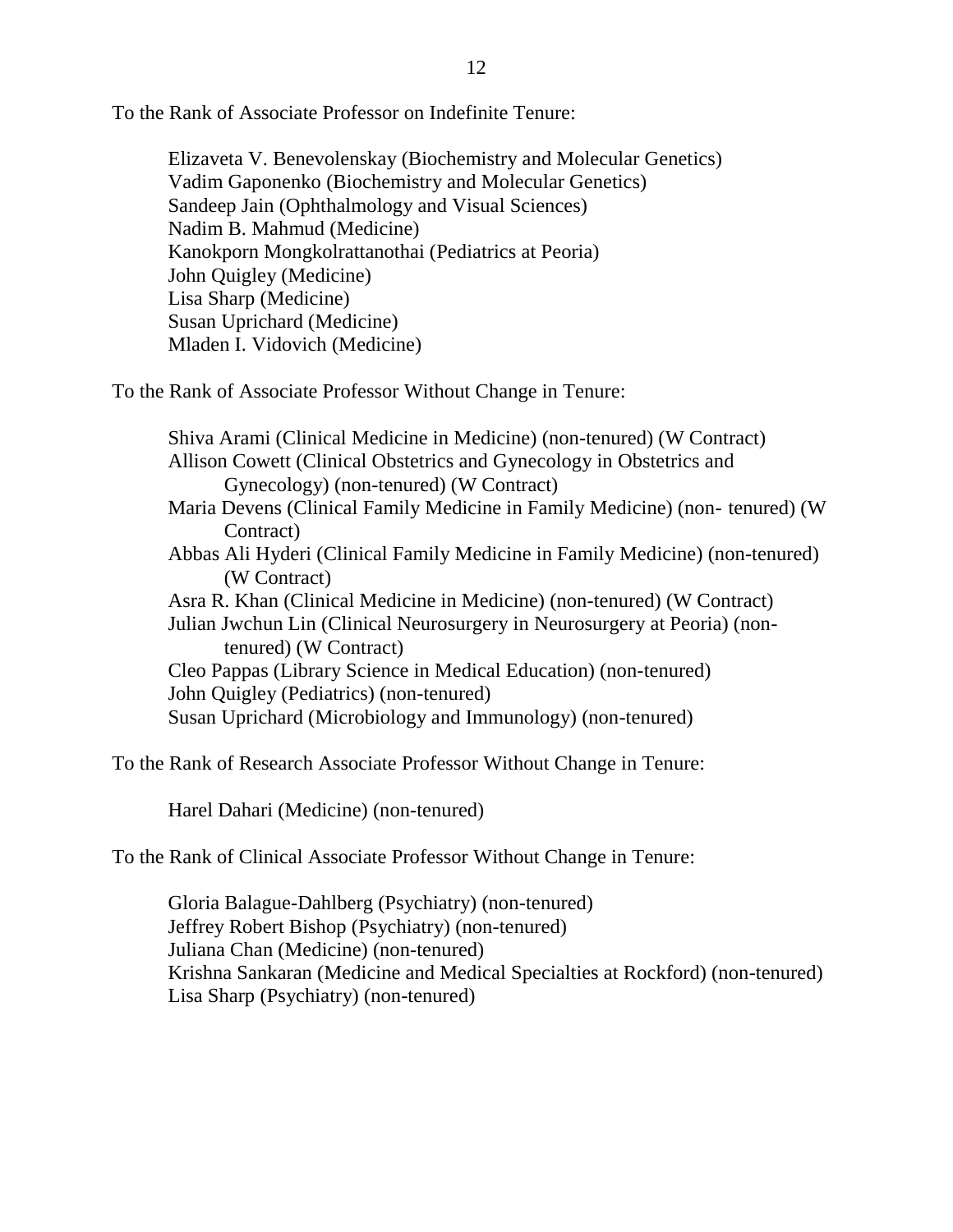### College of Nursing

To the Rank of Associate Professor on Indefinite Tenure:

Barbara McFarlin (Women, Children, and Family Health Science) Shannon N. Zenk (Health Systems Science)

To the Rank of Clinical Associate Professor Without Change in Tenure:

Sandra D. Burke (Biobehavioral Health Science) (non-tenured)

College of Pharmacy

To the Rank of Professor Without Change in Tenure:

Guido Frank Pauli (Medicinal Chemistry and Pharmacognosy)

To the Rank of Clinical Professor Without Change in Tenure:

John E. Tulley (Pharmacy Practice) (non-tenured)

To the Rank of Associate Professor on Indefinite Tenure:

Jeffrey Robert Bishop (Pharmacy Practice) Hyun-Young Jeong (Pharmacy Practice; Biopharmaceutical Sciences)

To the Rank of Clinical Associate Professor Without Change in Tenure:

Juliana Chan (Pharmacy Practice) (non-tenured) Blake E. Max (Pharmacy Practice) (non-tenured) Mary L. Moody (Pharmacy Practice) (non-tenured) Eljim P. Tesoro (Pharmacy Practice) (non-tenured)

#### School of Public Health

To the Rank of Professor Without Change in Tenure:

Mark Steven Dworkin (Epidemiology in the Division of Epidemiology and Biostatistics)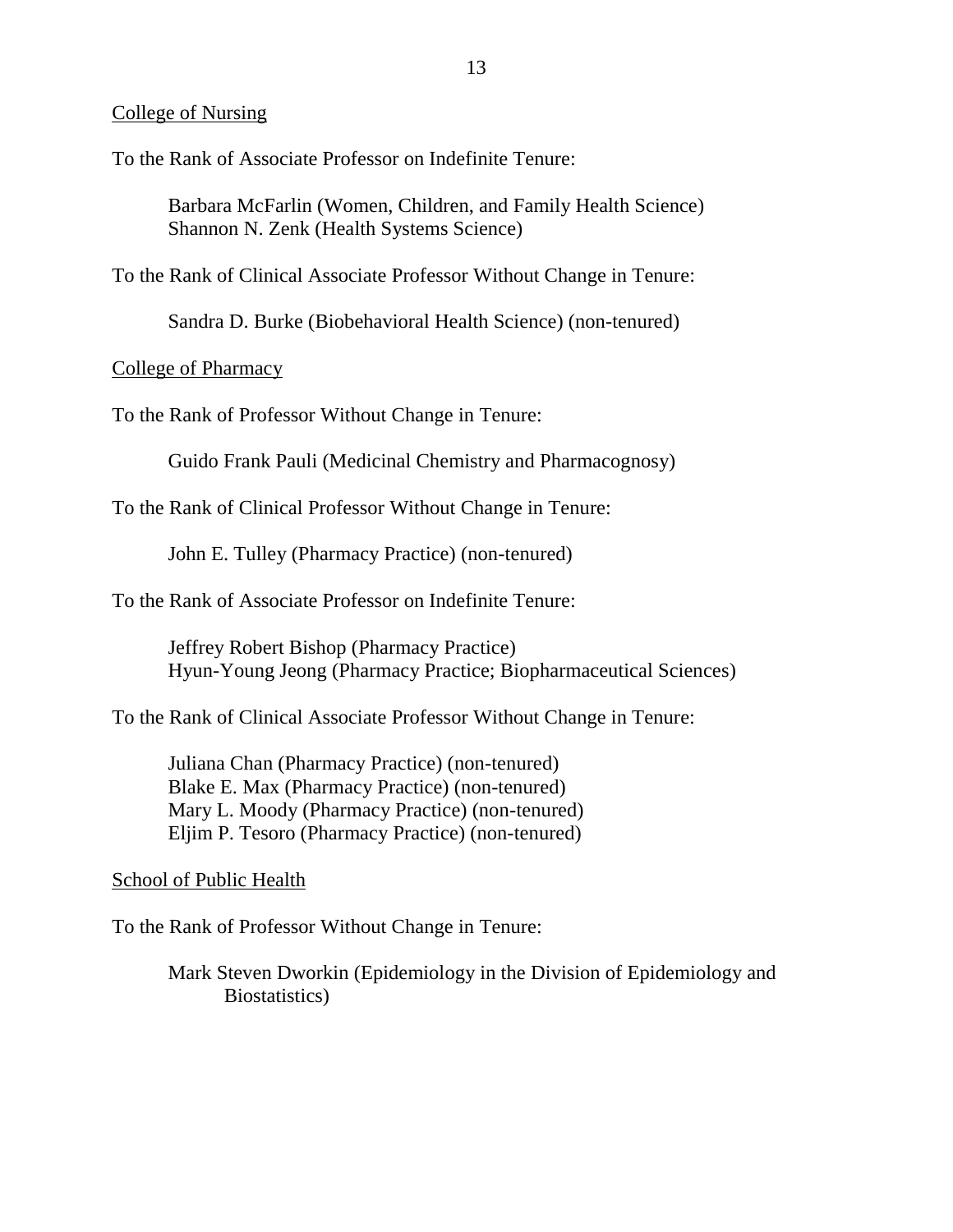Steven Edward Lacey (Division of Environmental and Occupational Health Science) Li C. Liu (Division of Epidemiology and Biostatistics) Hui Xie (Division of Epidemiology and Biostatistics)

College of Urban Planning and Public Affairs

To the Rank of Professor Without Change in Tenure:

Piyushimita Thakuriah (Urban Planning and Policy)

University Library

To the Rank of Associate Professor on Indefinite Tenure:

Felicia Aurora Barrett Cleo Pappas

To Indefinite Tenure Without Change in Rank:

Robert John Sandusky (Associate Professor)

# **SPRINGFIELD**

### College of Business and Management

To the Rank of Professor Without Change in Tenure:

Donald Morris (Accountancy)

To the Rank of Associate Professor on Indefinite Tenure:

Nathan L. Steele (Management)

College of Liberal Arts and Sciences

To the Rank of Professor Without Change in Tenure:

Peter N. Boltuc (Philosophy)